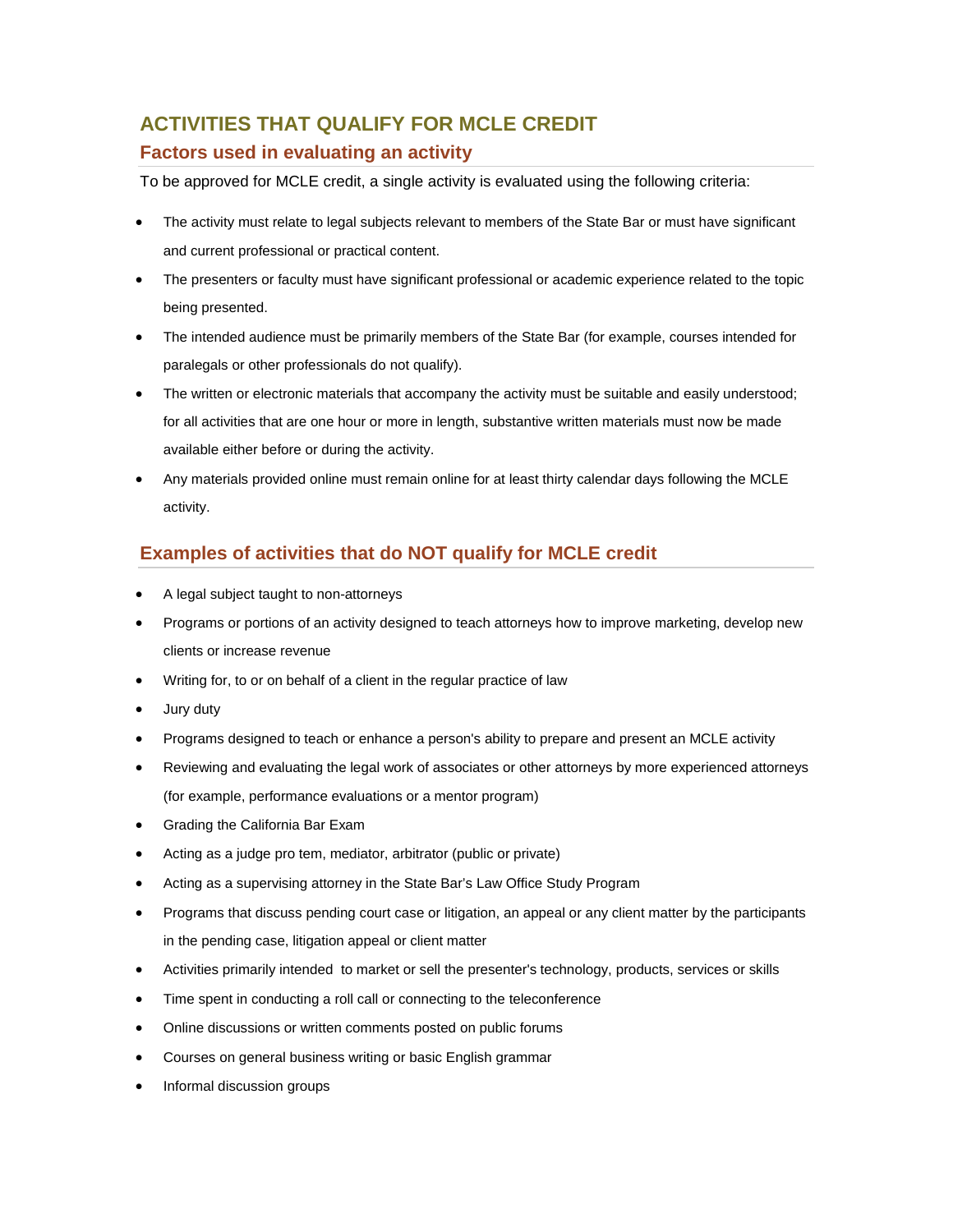- Preparation for admission to practice law in any state, the District of Columbia, and territory of the U.S., or any foreign jurisdiction, or for time spent actually taking such examinations
- Time spent in reading or studying published or printed material before taking a self-assessment test
- Participating in or judging a moot court or mock trial activity
- Educational programs on mentoring new attorneys

# **Examples of activities that qualify for MCLE credit**

Activities relating to the management of a law practice or law office are eligible for approval if they have significant practical content, are directly relevant to members and are related to the practice of law, including, but not limited to:

- Case management and effective calendaring
- Malpractice avoidance
- Maintenance of ethical attorney communications and attorney-client relationships
- Ethical management of client trust funds and other law office financial affairs
- Operational management of a solo law office, law firm or corporate law department

# **Additional Information**

In addition to requesting approval for the legal content of a program or activity, a provider may request MCLE credit for welcoming remarks, introductions of speakers, closing remarks and question and answer periods. However, providers may NOT issue MCLE credit for time spent registering for a program or viewing vendor exhibits, demonstrations, breaks or rest periods over five minutes, mealtimes without a scheduled speaker, receptions, evaluations, tours, certificates and/or awards or vendor demonstrations.

Approved MCLE activities cannot include topics relating to marketing, finding new clients, increasing a law firm's income, networking, the use of social media to network or for marketing, or non-legal functions such as business development, team building, committee meetings or any recreational activity. For a program or activity to be approved that is one hour or more in length, substantive written materials relevant to the program or activity must be prepared and made available to attendees, either before or during the activity.

Such materials must be relevant to the subject matter of the program and will be considered sufficiently substantive if they offer citations to or a discussion of any legal authority, published case law, statutes, law review articles or other published research or commentary that augment the educational experience of those attorney the approved program or activity.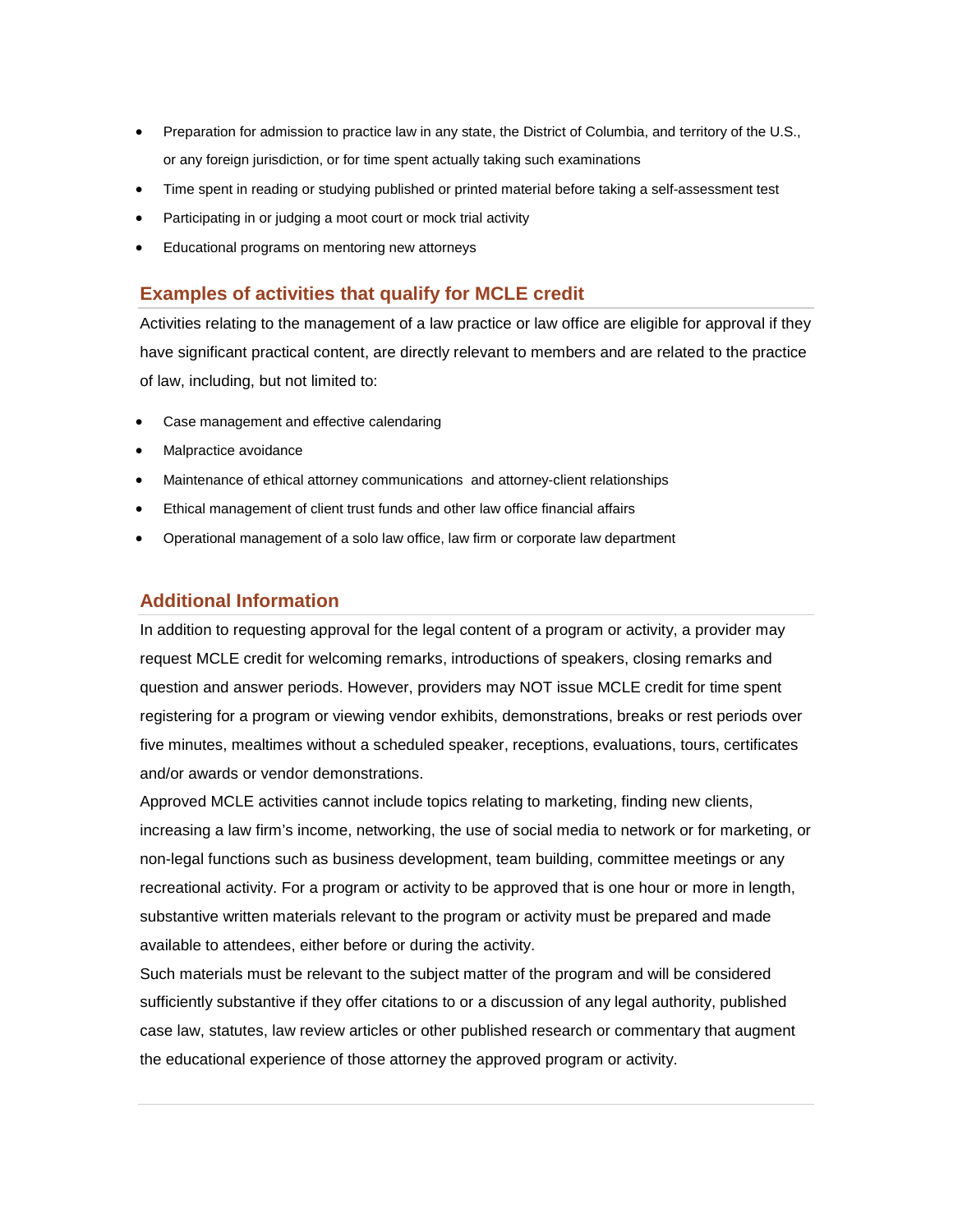#### **Qualifying an activity for special credit hours**

Licensed California attorneys are required to complete at least 25 hours of continuing legal education every three years. This requirement includes: a minimum of four hours of legal ethics, at least one hour of education regarding the recognition and elimination of bias in the legal profession or society, and at least one hour of education addressing substance abuse or other mental and physical issues that may impair an attorney's ability to perform legal services with competence.

#### **Legal ethics**

Legal ethics must focus on the professional responsibility of attorneys and not on the ethics of business, corporate or government affairs or society in general. For example, activities that educate attorneys on the California Rules of Professional Conduct are eligible for ethics credit, but activities that focus on ethical dilemmas encountered in society, a business or a non-legal profession do not qualify for MCLE legal ethics credit.

If you request legal ethics credit, please cite the specific rules of professional conduct for attorneys that the program relates to or discusses. The California Rules of Professional Conduct may be found on the State Bar website. The American Bar Association's Model Rules of Professional Conduct may be found on the ABA website.

# **Recognition and elimination of bias in the legal profession and society**

Activities that qualify for such credit now include the any form of bias found in either the legal profession or in society in general. Activities that now qualify for credit include education in the recognition and elimination of impermissible bias in the courtroom, law office, attorney-client relationships and relationships with other attorneys, legal and non-legal employment, the workplace, the hiring, management and termination of employees and in housing, accommodations and services. Courses required by AB1825 (mandatory sexual harassment awareness and prevention training for personnel managers) will now be approved for credit regarding the recognition and elimination of bias.

# **Education regarding substance abuse, mental or physical issues that impair professional competence**

Approved activities must consist of education that identifies and discusses the detection of substance abuse, mental illness or other mental of physical issue that impairs a member's ability to perform legal services with competence. Courses designed and offered that discuss or provide treatment for any of the mental, emotional or physical issues that affect professional competence